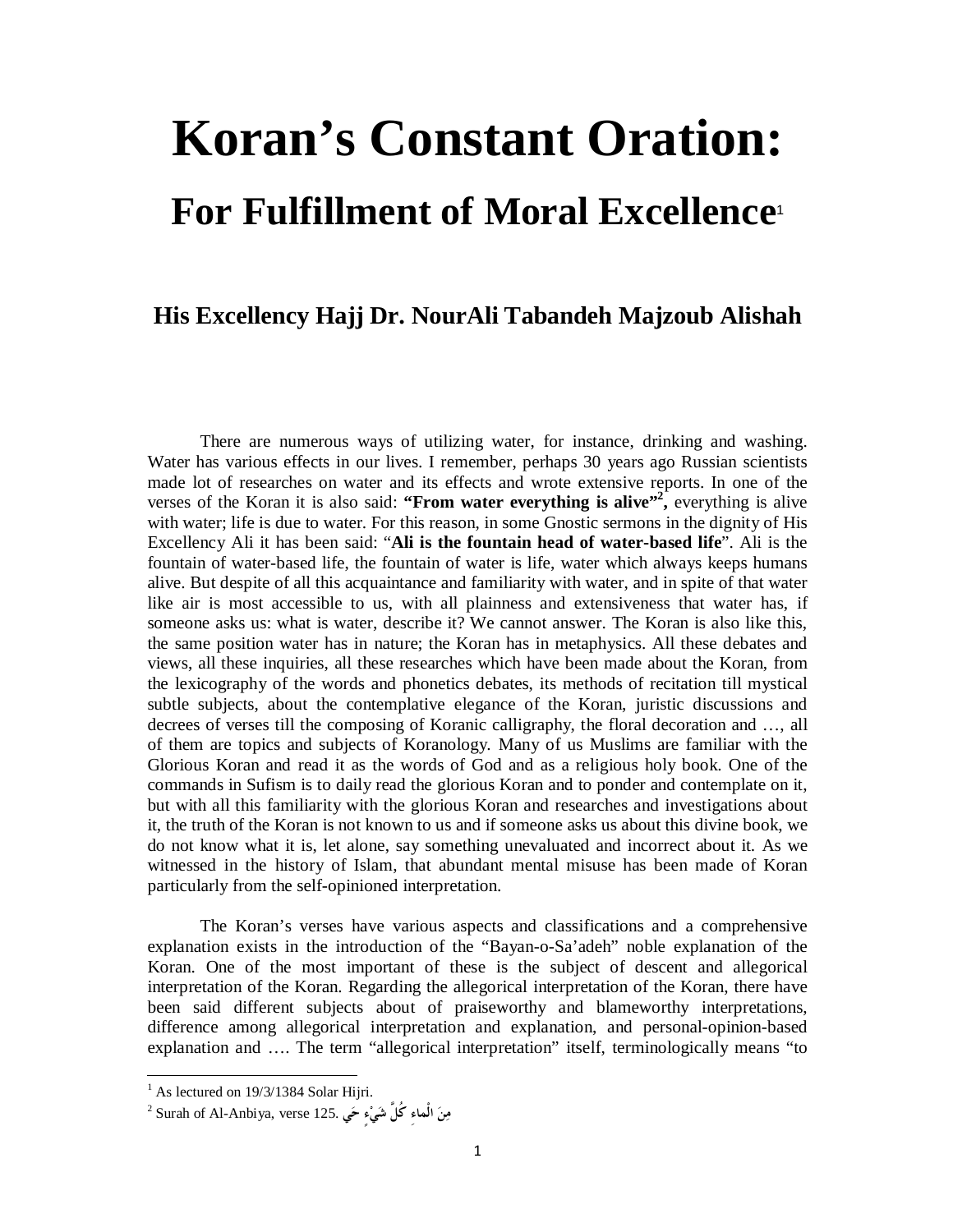return back" and "go back to the origin and source". "Descent" also terminologically means to bring down or to move downwards (landing). The Koran's verses have "descent specifications" and allegorical interpretations. The descent of the Koran is its descent from superior ranks to the rank of it being written down and compiled as a book. The interpretation of the Koran's verses is to return them back to the original and initiative meanings. The Glorious Koran during twenty three years was revealed to the Prophet and he announced them. The question arises here that: who has the knowledge of interpreting the Koran.

In Koran, the verse 5 of the Surah of Ale-Imran, says: "*And none knows its interpretation save Allah, and those firmly rooted in knowledge. They say: we believe in it, it is all from our Lord***".<sup>3</sup>** This verse is about the interpretation of allegorical verses and - in other respects - it is the interpretation of the entire Koran and in fact, who knows the interpretation of them. Some interpreters read this verse as such: *"Nobody knows the interpretation save Allah*<sup>*''*</sup> and put a full stop here. Therefore, according to this reading, no one knows the interpretation of the Koran, except God. Those firmly rooted in knowledge, are also those regarding the submission to God say: We have brought faith in them, and all of them are from the part of our omnipotent God, but they do not know the interpretation of the Koran. But a group also says that the "**and**" in the beginning of the sentence "**and those who are firmly rooted in knowledge**" is for connection and this sentence, is a connective sentence and continuation of the same first sentence. According to this recitation, God and those firmly rooted in knowledge know the interpretation of the Koran. Adherences of each of the both recitations, in the explanation of their views have brought reasons that in this place there is no time to mention them.

But according to the precise saying, based on the views of the author of Bayan-o-Sa'adeh nobody except God and the impeccable (peace be on them) know the interpretation of Koran in absolute manner, but other Messengers and Mystics who are in position of being firmly rooted in knowledge know its interpretation relative to their spiritual rank and position. But interpretation – as a more general meaning - is right for all believers.

For understanding this subject let us look at another Koranic subtle saying, that is the subject of its external being and internal being. In a prophetic tradition, it has come that, the Koran possesses external and internal aspects and its internal aspects have another internal aspect up to seven internal levels.<sup>4</sup> The most external meaning of each verse is the descent conditions of its revelation it has and the descent of the Koran pertains to this same rank. The reader of the Koran and the one who deliberates on it according to his spiritual understanding and perception from the external face of the verses finds a way to their internal. It is this, that in the narrations it was said: **Read and go up**<sup>5</sup>, means reach the higher spiritual and mystical ranks.

Interpretation as general meaning is to return the external of the Koran to its internal aspects. That is exactly in the same manner that the Koran as the words of God in its revelation in the descending journey from the position of divine unseen and internal became manifested and more manifested in the sense that the creatures of God became addressees of them; these addressees and readers of the Koran in the journey of ascension, according to

-وَ ما يَعْلَمُ تَأْويلَهُ إلاّ اللَّهُ وَ الرَّاسِخُونَ فِي الْعِلْمِ يَقُولُونَ آمَنَّا بهِ كُلٌّ مِنْ عِنْدِ رَبِّنا <sup>3</sup> 4 **إن للقرآن ظهرا و بطنا و لبطنه بطن إلى سبعة أبطن** 5 **اقرا و ارقأ**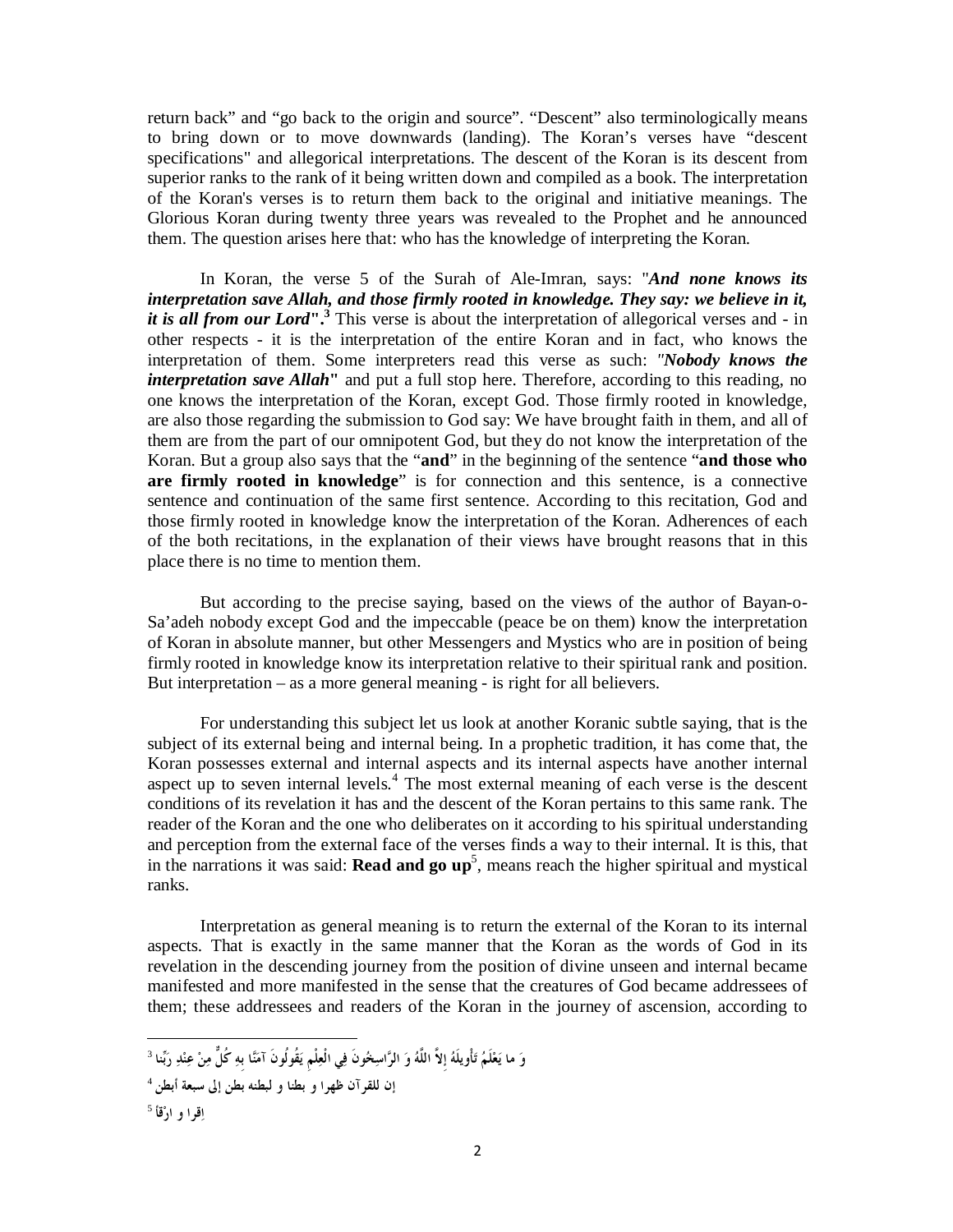their Gnostic ranks understand it more and more.

Someone asked His Excellency Aba-Jaffar (peace be upon him) about this narration that: "**In the Koran, there is no verse that does not have external and internal aspects**". Hazrat said:<sup>6</sup> "**The external of it is what has been sent down and internal of it is its interpretation**". Now if we restrict the Glorious Koran to the external aspects of the verses and the instances related to the condition of descent, the oration of the Koran will be limited to the only 23 years of the mission of the Blessed Messenger and the same Muslims and faithful during the advent of Islam and the same events and happenings and affairs propounded for the people of that age and just for the Arabian peninsula. But if we pass over from this external meaning (descent) and return to the source and origin of the verses (interpretation), all human beings, in all periods of time and in all places can be addressee of divine oration. Thus, in the narration it has also come that: **Read the Koran in such a way as though, it has been sent down on you**. In this situation all proclamation: **O mankind**, **O people**, **O** believers<sup>7</sup> do not only concern humans of 1400 years before in the period of the prophet's mission. Based on the difference between decent and interpretation, it can also be said that the interpretation of the Koran is the knowledge of the descent of the verses, that is knowing the descent position of the verse and subjects of juristic and terminological discussions about the verse. And the interpretation of the Koran is to return it to the meaning that conforms to the external form of the verse and probable meaning. A simple example of this subject in the present social lives of mankind is that: usually in the parliament approved laws, special target is mentioned and according to that target says i.e. "for reaching justice it is written that …". This section of reaching justice is permanent (of course in regular meaning) but regulations conform to time and place for the same purpose. About this subject, some examples of the Koran are mentioned in a simpler explanation.

In the verse 43, of Surah of Al-Nisa it is said: **"O you who believe, go not near prayers when you are intoxicated until you know what you say".<sup>8</sup>** The external meaning of this verse is: "don't go near prayers when you are intoxicated until you know what you say". This verse from the viewpoint of the conditions of descent is related to the first stages of prohibition of wine drinking. Because the Lord, has not forbidden drinking of wine all at once, on the contrary right from the beginning has said, during prayers, do not be intoxicated, but the explicit prohibition of it is in the Surah of "The Cow" verse 219 which says: **"O Messenger, they ask thee about intoxicants and games of chance. Say: In both of them is great sin and benefits for people and their sins are greater than advantages".<sup>9</sup>** About this someone - with one incorrect interpretation - had asked if someone in spiritual wayfaring exits from the state of awareness is he considered as intoxicant in this verse? The answer is: if someone be in this state of unawareness or spiritual intoxication does not understand anything and is not aware of himself, he is like a man who is in coma or unconscious confined to bed. In this state, he also has no will power. But from this verse such is understood that, the addressee is someone who possesses will power and can pray. This could be one inner (interpretation) meaning- of course incorrect.

In one other meaning (interpretation) about the sentence **until you know what you** 

 $\overline{a}$ 

يَسْئُلُونَكَ عَنِ الْخَمْرِ وَ الْمَيْسرِ قُلْ فِيهما إثْمٌ كَبِيرٌ وَ مَنافِعُ لِلنَّاسِ وَ إثْمُهُما أَكْبَرُ مِنْ نَفْعِهما.  $^9$ 

صفار قمي، بصائر الدرحات، تصحيح حاج ميرزا محسن كوچه باغي تبريزي، چاپ كتابخانة آيت الله مرعشي، ص ۱۹۶. <sup>6</sup>

<sup>7</sup> **يا ايها الناس، يا ايها الانسان، يا ايها الّذين آمنوا.**

<sup>8</sup> **يا أَيها الَّذين آمنوا لا تقْربوا الصلاةَ و أَنتم سكار ى حتى تعلَ موا ما تُقوُلون.**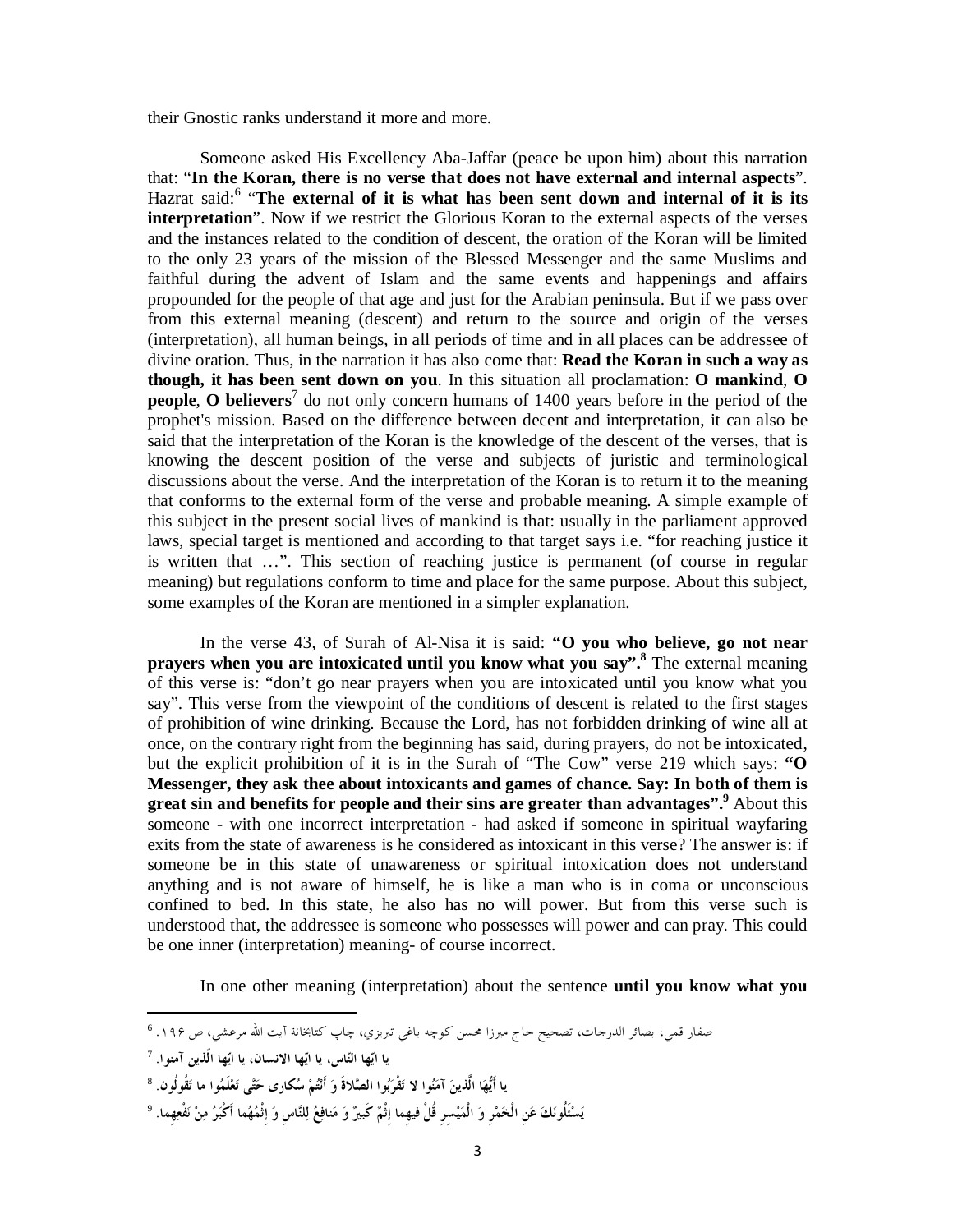**say** it can be said: it means, it is necessary in prayers to do know what you are saying and your speech should not be spoonerism of tongue or hallucination. For instance when you say: **Praise be to Allah, the Lord of the worlds, Thee do we serve and Thee do we beseech for help<sup>10</sup>** know what you are saying and to whom you are saying.

These could be of various inward degrees of understanding this verse. Of course, some of them are in various ranks and some of them are details of the others. These interpretations as far as are not in contradiction to external passages in the position of descent can be acceptable and prooved, but unfortunately some misuses have been made by interpretation of the Koran and therefore for some people interpretation has got blameworthy meaning and they have known it as external-contradictory interpretation. Thus about some, who are well-known as Bateniyeh have taken place. They without taking notice of the external aspect of the verses and conforming of the internal to the external have interpreted the Koran.

Another evidence from this misuse is the commitment of a group of prolocutors in interpretation of the Koran. They have committed misinterpretations about the context of the verses which understanding of them do not fit in their external understanding such as predestination and free will or seeing of God. Mollana to these people says:

You have interpreted the virgin oration Do interpret yourself not the speech You do interpret the Quran according to your will The great meaning became distorted and wrong because of yours $11$ 

Of matters concerning the descent of the Koran and verses, is the problems of Surahs and verses of Mecca and Madina. About the difference of these two, various topics have been said, but whatever briefly can be understood is that: whatever has been descended upon the Prophet in Mecca is Meccan and one of the attributes of the Meccan verses is that, because it concerns the initial invitation of the Prophet to Islam, includes the principles of religion and comprise of moralistic subjects. In comparison with the Meccan verses, it can be said that whatever have been descended in Madina is Madinite, and because these verses are related to the time that the Prophet had established Islamic community in the city of Madina and with the necessity to manage this community it was necessary that laws and regulations to the minutest details be legislated, thus Madinite verses and Surahs comprise of the minutest laws and regulations. Present day example of this matter is for instance, whenever crime increases in a country, to avoid crime happening laws are increased and enacted upon correspondingly. During the time of establishing Islamic government in Madina, God too regarding to various happenings also legislated some decrees and in some verses where decrees was not legislated, the Prophet used to say: act upon the decrees which have come in the Torah and "**there is**  decree of God there in<sup>"12</sup>. But whenever there was a necessity, some verses consisting of decrees would descend and till the time these verses were not nullified they were in force. But this referring was not permanent. For this reason in the Koran addressed to the Prophet (S) it has been said: **And consult them about the affairs and whenever you decide to do,** 

الْحَمْدُ لِلَّهِ رَبِّ الْعالَمينَ الرَّحْمنِ الرَّحيمِ مالِكِ يَوْمِ الدِّينِ إِيَّاكَ نَعْبُدُ وَ إِيَّاكَ نَسْتَعينُ. <sup>10</sup>

<sup>11</sup> Moulavi's Masnavi, Nicholson's Farsi print, Book one, couplet 1080-81.

**التوراُة فيها حكْ م اللَّه** 43. ,Maedeh of Surah <sup>12</sup>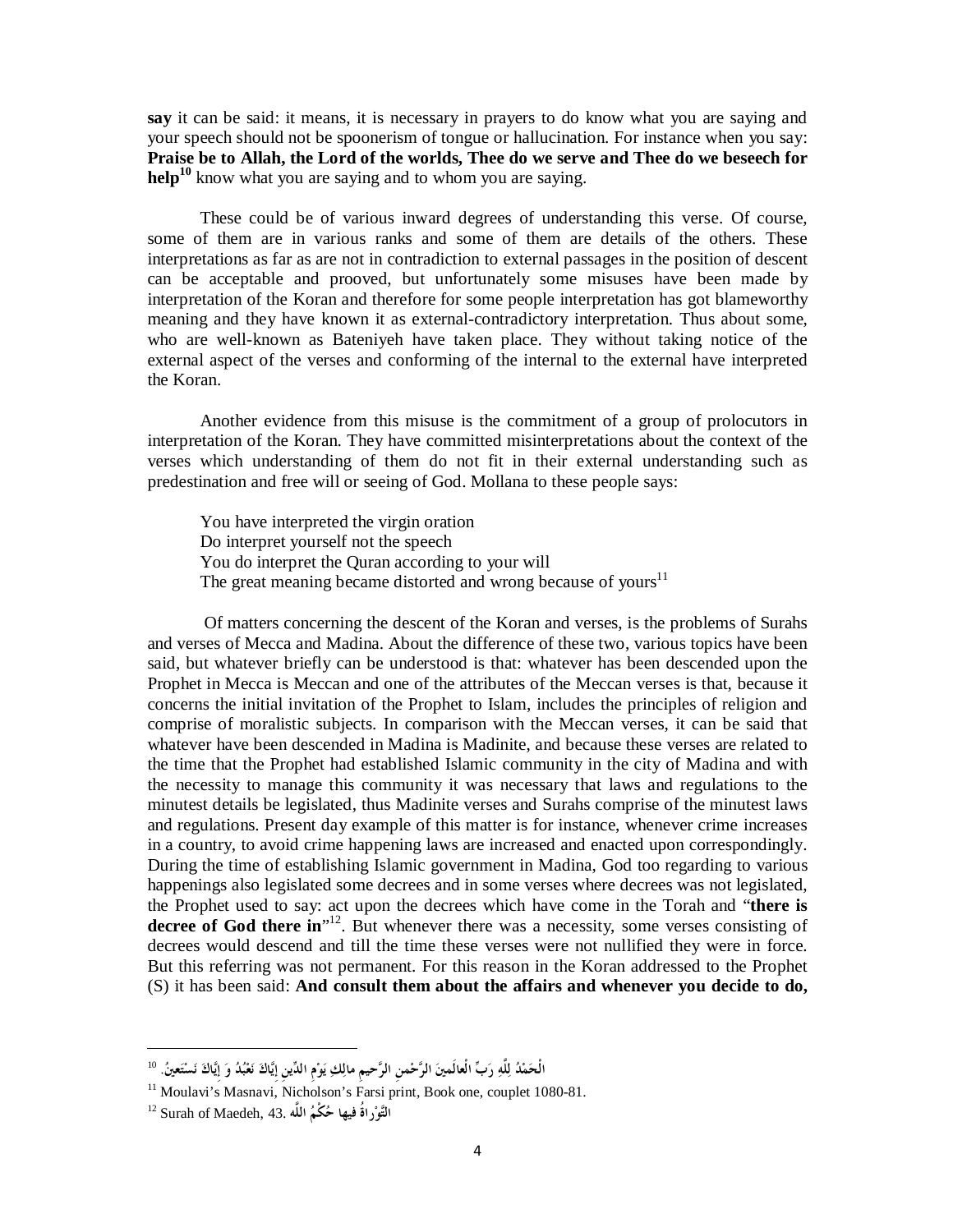**then rely on your Lord.<sup>13</sup>** Orders the Prophet that he should even hear the viewpoints of the opponents, but the final decision rests on the Prophet. About the community of the faithfuls, in Surah of Al-Shura, the believers are described as such, "**their affairs is to consult among themselves**". Therefore, whatever has not been said in the Koran, concerns to the consultation of the believers. But regarding the verse of: "**Certainly you have in, the Messenger of Allah an excellent exemplar**".<sup>14</sup> The tradition of the Prophet of God also is as like as the laws. Moreover, it must be considered that which one of the Prophet's behavior is tradition and which behavior of his Holiness is classified as those conforming to the verse: **"Say, I am only a human being like you"**. <sup>15</sup> Therefore, we cannot say that because His Excellency used to ride camel we also should ride camel at the present time. Recognizing this topic is of the matters that are worthy for considering and about them there are different views.

In this regard, in the Meccan verses external events that are reason of descend and therefore are restricted to time and place are less often instances of consideration. Therefore, legislative commandments for instance in financial affairs are less in them unless in brief and general that still the aspects of morality are dominated. For instance among the attributes of those who pray, in Surah of Al-Ma'arij, verses 24 and 25 says: "**And in whose wealth there is a known right for the beggar and the destitute**."**<sup>16</sup>** Those who consider portions from their wealth for the beggars and deprived. One of the presumptions which can be made from this verse is this: if you are the addressee of this noble verse, whenever you help a beggar and deprived, do not hold him under obligation since he has right on your wealth and in reality, you give him his right. This part of the verse is permanent and not changeable. Because it considers the moral aspect of the case. But whatever was witnessed during the time of the Prophet in practice, afterwards was subject to change practically. For example, the wealthy which are liable to alms (poor rate), today's city dwellers have less of them it cannot be said that bank notes are not liable to alms or interest. The solution of this problem is with those who are professional jurists in solving and concluding problems; according to the verse: **Their affairs, is to consult among themselves.<sup>17</sup>**

Although Madinite verses observe more decrees, but in them also, the oration of the Koran, are not restricted to the conditions of descent of these verses and does not only concern about the same time and the same events, on the contrary all laws and regulations concerning that affair should be in the direction of the wisdom of the decree, because the wisdom of legislation of that decree is general and is related to all times and all instances that are similar to that, but has been descended for particular condition. For instance the case of Efk, can be mentioned, that in it, in the  $6<sup>th</sup>$  year of Hijri, the mother of the faithfuls (the Prophet's wife) Ayesha was accused. Of course this event was not a conspiracy against Islam, which if it was, the Prophet would have expelled the conspirators. In truth, it was a plot that the some of the Prophet's wives, mothers of the faithfuls, made against his other wife mother of the faithfuls Ayesha.

لَقَدْ كانَ لَكُمْ فِي رَسُولِ اللَّهِ أُسْوَةٌ حَسَنَةٌ .Surah of Al-Ahzab, verse 21 <sup>ال</sup>

<sup>15</sup> Surah of Kahf, verse 110; and Surah of Fosselat, verse 6. **ُكم ثُْلم رشب اأَن ماإِن قُلْ**

17 **و أَم رهم شور ى بين هم**

-

**و شاوِر هم في الْأَمرِ فَإِذا عزمت فَتوكَّلْ علَى اللَّه** 159. verse ,Imran-Ale of Surah <sup>13</sup>

**و الَّذين في أَموالهِم حق معُلوم للسائلِ و الْمح روم** <sup>16</sup>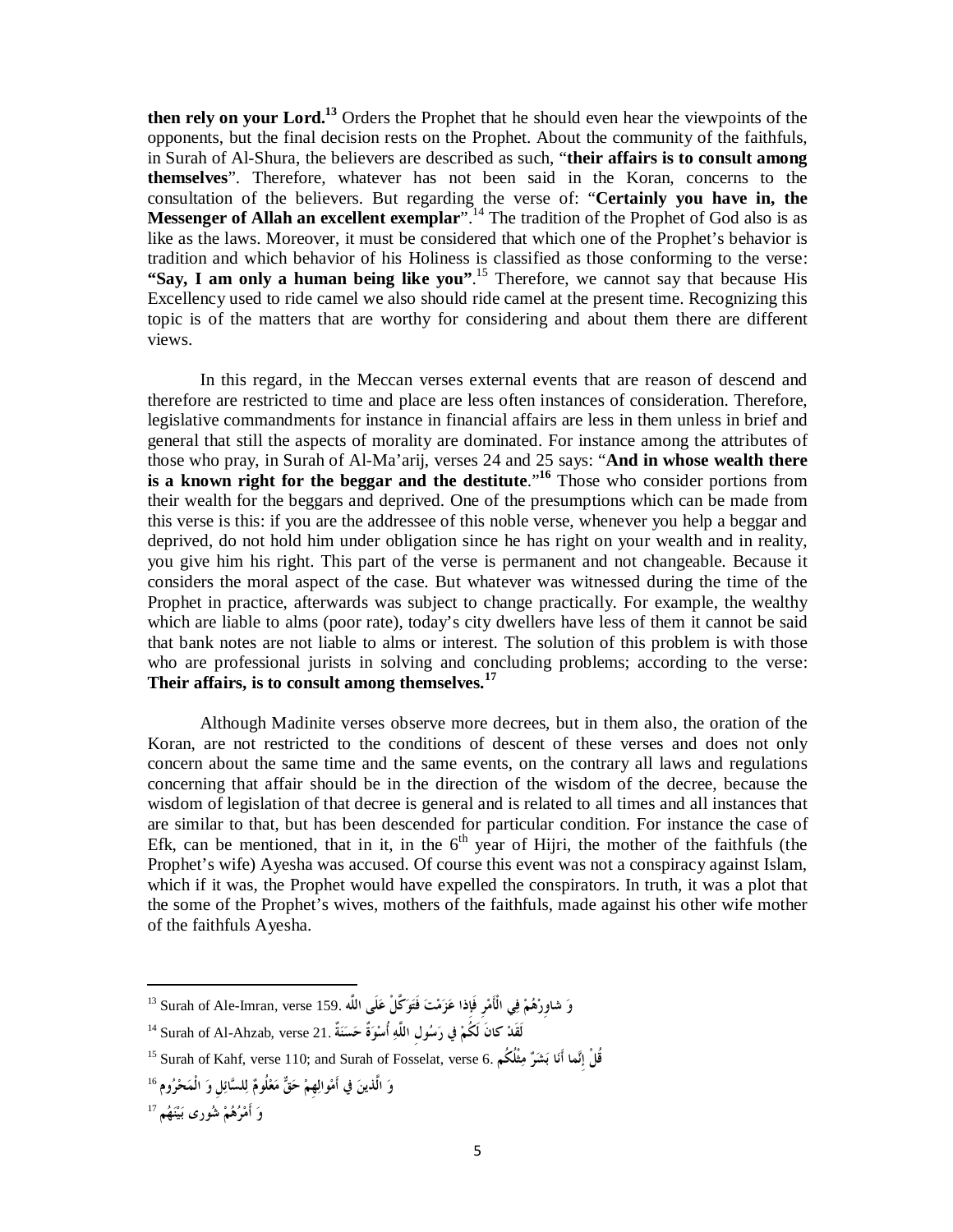Regarding this matter, the Prophet consulted with some persons and among them more with Ali (AS). Ali (AS) once told the Prophet, such is not the case so because **"the miscreant men for miscreant women and sanctified women for sanctified men"**<sup>18</sup>**; y**ou are pure and spotless; you are not to be allotted except the pure.<sup>19</sup> According to the opinion of some commentators on the occasion of Efk case the verse **"Surley they who concocted the**  lie are a party from among you. Deem it not an evil to you. Nay, it is good for you ..."<sup>20</sup> was descended and the extent of accusation<sup>21</sup> and the decree of Lyan was mentioned and reminded. But according to the saying of the followers of jurisprudence: the particularity of the condition of descent does not cause the particularization of the command.

About the decree of Lyan,<sup>22</sup> it is also well known, that it was issued in the 9<sup>th</sup> year and its condition of descent was this that: one of the companions (related to the great companion Saeed Bin Ma'az or Sa'd Bin Ebadeh) said to the Prophet that you have said that: the verdict of lashing for adultery will not be issued unless there are four witnesses who should testify or confess and if other than this, the accuser should be lashed 80 times? His Excellency confirmed this. At this time, one of the Muslims (cousin of Sa'd) arrived and said, he saw his wife in the state of indecency. His Excellency said who are your witnesses? He said: I do have any witness. His Excellency said: Lash him. In this state, his friends (cousin of Sa'd) were disturbed and said: He at present is disturbed about his wife; does he deserve to be lashed too? His Excellency said: The decree of God cannot be suspended. In this situation, the condition of descent of revelation on the Prophet occurred. The companions knew that in the state of revelation, it was possible that the verdict be changed or a new verdict be descended. Therefore, they hesitated. After the state of revelation on the Prophet was finished, said: Let him go free and the decree of Lyan between husband and wife was legislated.

Now can we say: This decree was only related to the time of the Prophet? Or presently if such a situation comes up, the same verdict of God is to be executed?

Of course, some verses of the noble Koran, for example **"Say He is Allah, The One"**  does not have condition of descent and have not descended for a situation because it announces news from the timeless and placeless world. Many of the Meccan verses also are such, but for those verses which are witnessed to special time and place and has a special occasion for descent, their decrees are general and are in force for all times. Of course, regarding the eternal decrees of God, these two points, should also be paid attention to, that:

1) Whatever conforms to the spirit of Sharieh law, because it is compatible with nature is durable; however the external manifestation of creatures is changeable according to time and place. For example, the principle of marriage for humans - and even living creatures - is the law of nature, resulting in every faith and custom it is fulfilled with a particular

<sup>18</sup> Surahof Nour, verse 26: Unclean men for unclean women, and clean women for clean men. **بيثاتلْخل بيُثونَالْخ و الطَّيبات للطَّيبين**

<sup>&</sup>lt;sup>19</sup> In Financial affairs also the same example is true. That:

If the world becomes full of blood,

A man of God will never eat except lawful.

إِنَّ الَّذِينَ جاؤُ بِالْإِفْكِ عُصْبَةٌ مِنْكُمْ لا تَحْسَبُوهُ شَرًّا لَكُمْ بَلْ هُوَ حَيْرٌ لَكُم .11 Surah Nour, verse ؟

 $21$  Efk and Qazf terminologically mean to blame someone.

<sup>&</sup>lt;sup>22</sup> Lyan in vocabulary means to keep far away and expel and in juristic terminology means God's curse on those who lie as it has come in religious rules.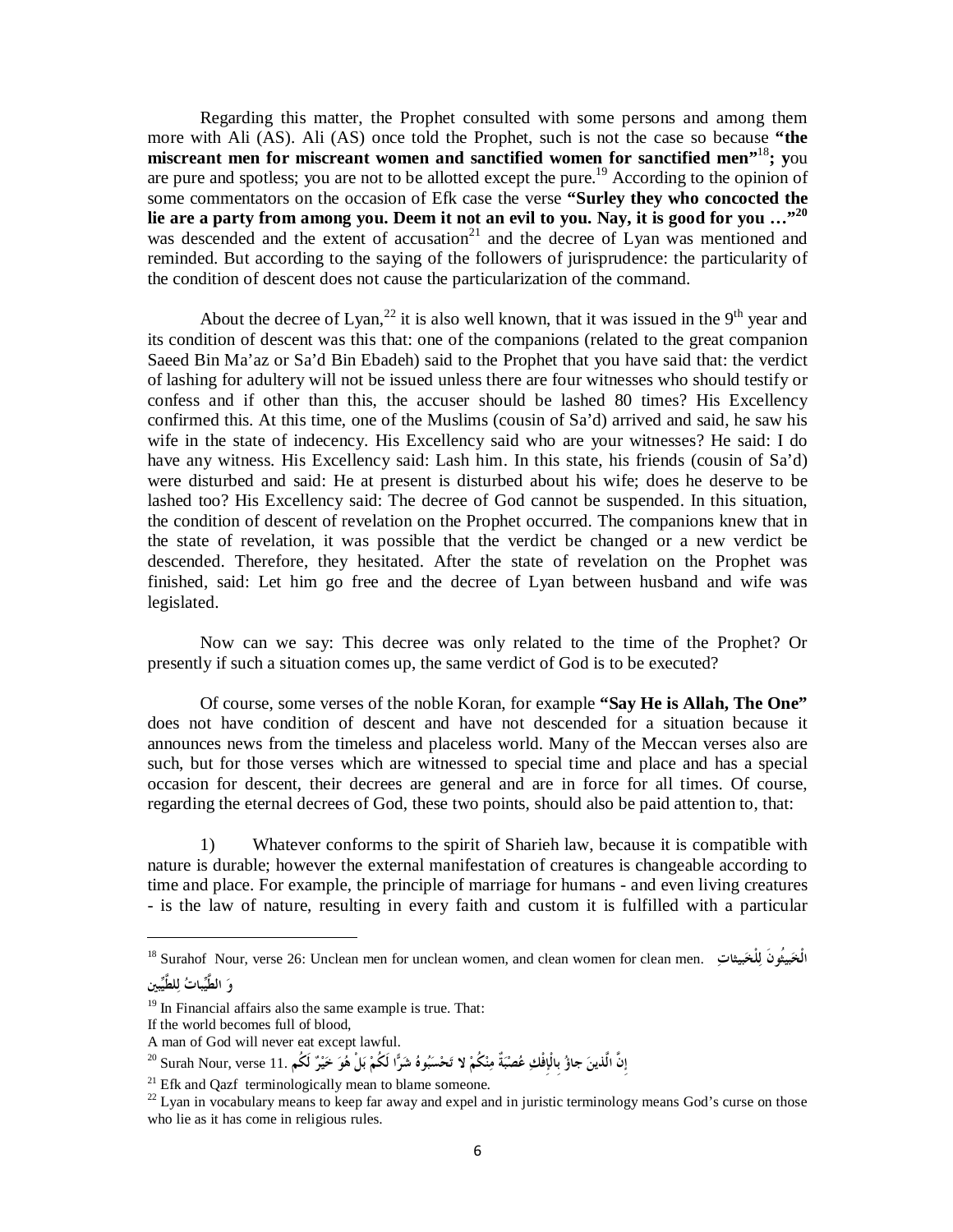outline and corresponding to the social and geographic conditions that should be considered. About the age of maturity of girls and boys, the Koran does not specify a specific age. The universality of maturity whether in marriage and whether in worship conform to instinctive intellect and innate nature, but in every geographic region is different. The age of maturity for a girl or boy for example ten years in Africa and equatorial regions is different with the same age in Siberia and Scandinavian countries.

2) In the science of law – either on the subject of lawmaking or on the subject of judgment – it is believed that the lawmakers should write law in such a manner that not even a very rare occasion and exception be out of his sight. But, if the case after the years and centuries did not occur, we cannot say that the verdict is nullified, but it should be said that it has not found application. Some decrees are such, although not cancelled but has no possibility of execution. Design of such regulations, shows the skill and dominance of legislator on all needs of society. The problem of permission of multiple spouses in Islam is of such affairs. Of course, in the beginning we must pay attention to this points that in our judgment or self exercising be as justification of this couplet of Masnavi that: $^{23}$  When you read the command "**eat**" then surly read the remainder of the command: "**don't exceed the limit**".

In the same law that this permission has been issued legally from the religious morals viewpoint says: **And if you cannot do justice…. <sup>24</sup>** Pay attention that not only an order for plurality of spouses has not been issued, rather it has been prohibited to an extent and from this viewpoint, not to mistake permission from order.

About slavery also is such. At the beginning, let me explain that in the past era slavery had existed in different societies with varied stipulations and therefore according to what historians say in the year 1863 AD coinciding with the civil war in America was abrogated by Abraham Lincoln. Despite of this, the abrogated promulgation had become an instrument for colonization and exploitation for a long time and in this manner old slavery changed form to exploitation and servitude and factories substituted for feudal masters. About Islam the truth is that Islam did not establish slavery, rather set up regulations for the existing rule that gradually was limited and eventually abolished. Islam instead of abolishing all at once and dismissing thousands of servants and slaves who did not know to do their jobs, and freeing all of them at one time would disorganize the society's economy, established abundant compulsory and recommended ways for their freedom; and for its completion narrowed the way to slavery and after the absence of the Imam of the Age it was stopped totally and if these commandments were enacted upon, not one slave would have existed after one centuray.<sup>25</sup>

The eternality of divine oration is not only about the social decrees; moral example of it is one of the Meccan verses. The beginning verses of Surah of Abasa is this: *He frowned and turned away, because the blind man came to him, and what would make thee know that he might purify himself.*<sup>26</sup> The condition of descent of these verses is this that: one day the Prophet was advising a group of arrogant Meccans. At this time Ibn Omm-e-Maktum who

-

<sup>&</sup>lt;sup>23</sup> Masnavi Manavi, Book five, couplet 1407.

<sup>24</sup> Surah of Al-Nisa, verse 129. **... ُلوادعت أَنْ عواطيتست لَن و**

برده داري در اسلام، عرفان ايران، شماره ۱۹، صص ۱۸–۱۰. نگارش :Por more explanation of this subject see the paper

حضرت آقاي حاج دكتر نورعلي تابنده، مجذوبعليشاه.

<sup>26</sup> **عبس و تولَّى أَنْ جاءَه الْأَعمىو ما يدريك لَعلَّه يزكَّى**